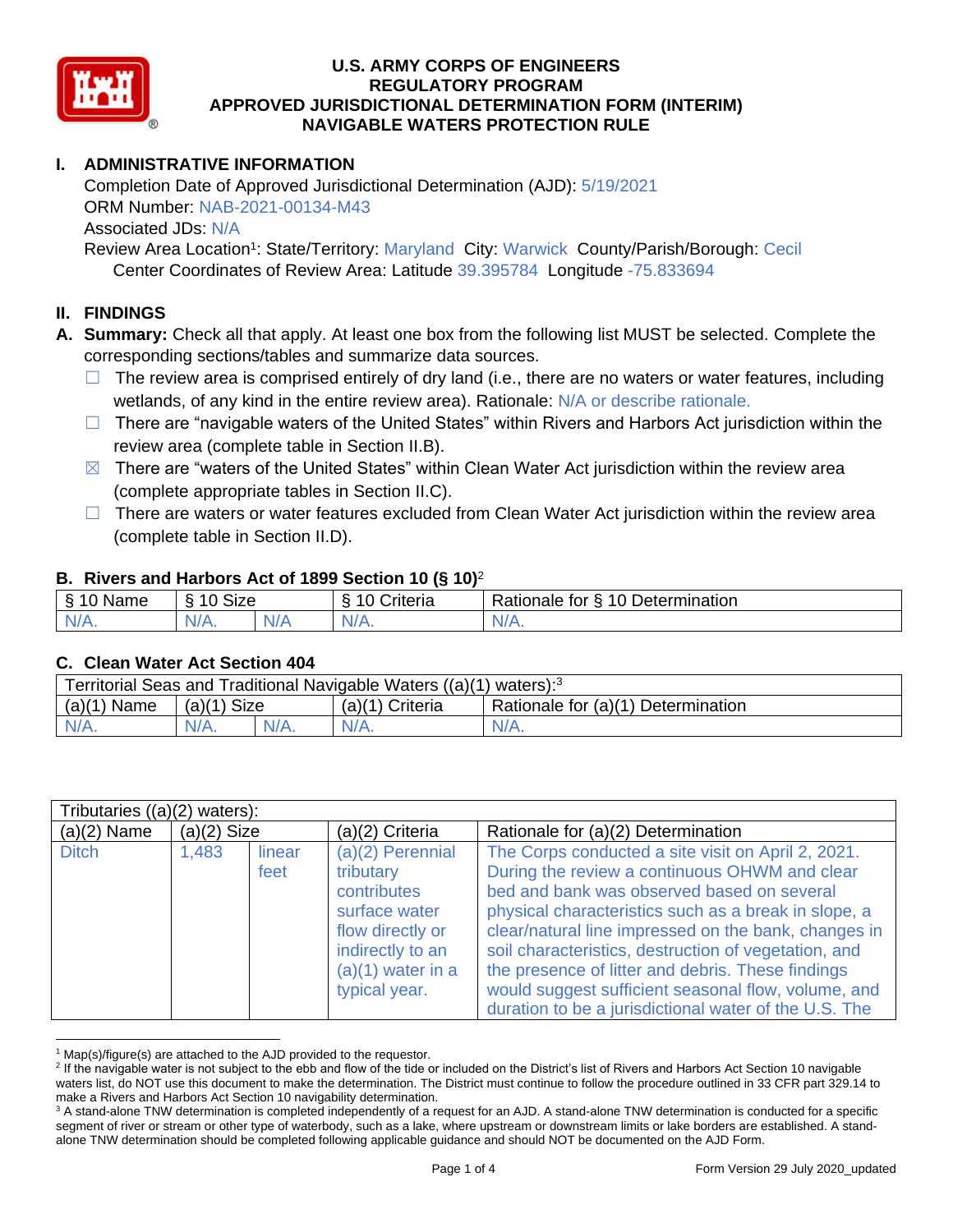

|                            |     |                |                                                                                                                                                 | ditch contributes surface water flow indirectly<br>through Duffy Creek to an a(1) water in a typical<br>year, Sassafras River. Sassafras River eventually<br>outlets into the Chesapeake Bay, which is classified<br>as a traditional navigable water (TNW). Based on<br>review of historic aerials, the ditch appears to be<br>constructed in a tributary and in an adjacent<br>wetland. A typical year assessment was conducted<br>and is described in Section III.B. The weight of<br>evidence approach supports the conclusion that this<br>water meets the tributary definition and does<br>contribute perennial flow to a downstream TNW in a<br>typical year.                                                                                                                                                                                                                                                                                                                                                                                    |
|----------------------------|-----|----------------|-------------------------------------------------------------------------------------------------------------------------------------------------|---------------------------------------------------------------------------------------------------------------------------------------------------------------------------------------------------------------------------------------------------------------------------------------------------------------------------------------------------------------------------------------------------------------------------------------------------------------------------------------------------------------------------------------------------------------------------------------------------------------------------------------------------------------------------------------------------------------------------------------------------------------------------------------------------------------------------------------------------------------------------------------------------------------------------------------------------------------------------------------------------------------------------------------------------------|
| Perennial<br><b>Stream</b> | 875 | linear<br>feet | $(a)(2)$ Perennial<br>tributary<br>contributes<br>surface water<br>flow directly or<br>indirectly to an<br>$(a)(1)$ water in a<br>typical year. | The Corps conducted a site visit on April 2, 2021.<br>During the review a continuous OHWM and clear<br>bed and bank was observed based on several<br>physical characteristics such as a break in slope, a<br>clear/natural line impressed on the bank, changes in<br>soil characteristics, destruction of vegetation, and<br>the presence of litter and debris. These findings<br>would suggest sufficient seasonal flow, volume, and<br>duration to be a jurisdictional water of the U.S. The<br>perennial stream contributes surface water flow<br>indirectly through Duffy Creek to an a(1) water in a<br>typical year, Sassafras River. Sassafras River<br>eventually outlets into the Chesapeake Bay, which is<br>classified as a traditional navigable water (TNW). A<br>typical year assessment was conducted and is<br>described in Section III.B. The weight of evidence<br>approach supports the conclusion that this water<br>meets the tributary definition and does contribute<br>perennial flow to a downstream TNW in a typical<br>year. |

| Lakes and ponds, and impoundments of jurisdictional waters ((a)(3) waters): |             |                  |                                                                                                                                                                                      |                                                                                                                                                                                                                                                                                                                                                                                                                                                                                                                                                                                                                                       |  |  |  |
|-----------------------------------------------------------------------------|-------------|------------------|--------------------------------------------------------------------------------------------------------------------------------------------------------------------------------------|---------------------------------------------------------------------------------------------------------------------------------------------------------------------------------------------------------------------------------------------------------------------------------------------------------------------------------------------------------------------------------------------------------------------------------------------------------------------------------------------------------------------------------------------------------------------------------------------------------------------------------------|--|--|--|
| $(a)(3)$ Name                                                               | (a)(3) Size |                  | $(a)(3)$ Criteria                                                                                                                                                                    | Rationale for (a)(3) Determination                                                                                                                                                                                                                                                                                                                                                                                                                                                                                                                                                                                                    |  |  |  |
| POW/Impoundment<br>of Jurisdictional<br><b>Waters</b>                       | 4.3         | $\text{acre}(s)$ | $(a)(3)$ Lake/pond<br>or impoundment<br>of a jurisdictional<br>water<br>contributes<br>surface water<br>flow directly or<br>indirectly to an<br>$(a)(1)$ water in a<br>typical year. | The Corps conducted a site visit on April 2,<br>2021. During the review, a dam was observed<br>along the a(2) perennial stream described<br>above, creating a man-made impoundment of a<br>jurisdictional water, likely constructed for<br>agricultural use. The a(3) water contributes<br>surface water flow to an a(1) water in a typical<br>year, Sassafras River, indirectly through Duffy<br>Creek, an (a)(2) water. A typical year<br>assessment was conducted and is described in<br>Section III.B. The weight of evidence approach<br>supports the conclusion that the impoundment<br>is present during a typical year and is |  |  |  |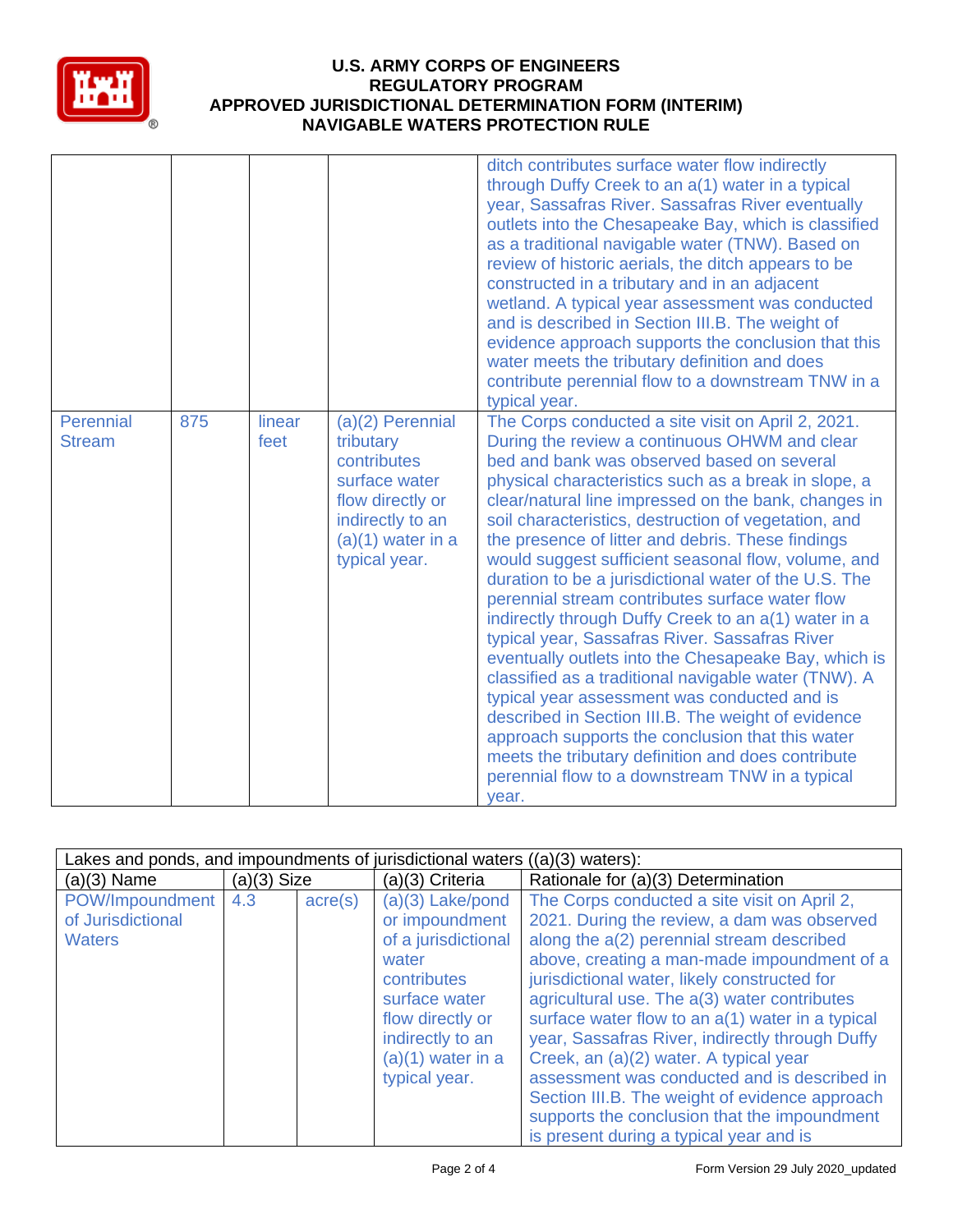

| Lakes and ponds, and impoundments of jurisdictional waters $((a)(3)$ waters): |               |                 |                                                                                       |  |  |  |  |
|-------------------------------------------------------------------------------|---------------|-----------------|---------------------------------------------------------------------------------------|--|--|--|--|
| $(a)(3)$ Name                                                                 | $(a)(3)$ Size | (a)(3) Criteria | Rationale for (a)(3) Determination                                                    |  |  |  |  |
|                                                                               |               |                 | jurisdictional because it contributes surface<br>water indirectly to an (a)(1) water. |  |  |  |  |

| Adjacent wetlands ((a)(4) waters): |               |                  |                                                          |                                                                                                                                                                                                                                                                                                                                                                                                                                                                                                                                                                    |  |  |  |
|------------------------------------|---------------|------------------|----------------------------------------------------------|--------------------------------------------------------------------------------------------------------------------------------------------------------------------------------------------------------------------------------------------------------------------------------------------------------------------------------------------------------------------------------------------------------------------------------------------------------------------------------------------------------------------------------------------------------------------|--|--|--|
| $(a)(4)$ Name                      | $(a)(4)$ Size |                  | (a)(4) Criteria                                          | Rationale for (a)(4) Determination                                                                                                                                                                                                                                                                                                                                                                                                                                                                                                                                 |  |  |  |
| <b>PFO</b> Wetland                 | 0.75          | $\text{acre}(s)$ | (a)(4) Wetland<br>abuts an $(a)(1)$ -<br>$(a)(3)$ water. | During the field review all three wetland parameters<br>were observed and confirmed within the PFO<br>wetland using the 1987 Corps Wetlands Delineation<br>Manual and Regional Supplement. The PFO wetland<br>directly abuts the perennial stream channel $(a(2))$<br>water) described above. A typical year assessment<br>was conducted and is described in Section III.B. The<br>weight of evidence approach supports the<br>conclusion that the PFO wetland is present during a<br>typical year and is jurisdictional because it abuts the<br>a(2) water above. |  |  |  |
| <b>PEM Wetland</b>                 | 0.1           | $\text{acre}(s)$ | (a)(4) Wetland<br>abuts an $(a)(1)$ -<br>$(a)(3)$ water. | During the field review all three wetland parameters<br>were observed and confirmed within PEM wetland<br>using the 1987 Corps Wetlands Delineation Manual<br>and Regional Supplement. The PEM wetland directly<br>abuts the perennial stream channel (a(2) water)<br>described above. A typical year assessment was<br>conducted and is described in Section III.B. The<br>weight of evidence approach supports the<br>conclusion that the PEM wetland is present during a<br>typical year and is jurisdictional because it abuts the<br>a(2) water above.        |  |  |  |

# **D. Excluded Waters or Features**

| $(b)(12))$ : <sup>4</sup><br>Excluded waters $((b)(1))$<br>$\mathbf{r}$ |                   |  |                        |                                              |  |  |
|-------------------------------------------------------------------------|-------------------|--|------------------------|----------------------------------------------|--|--|
| <b>Exclusion Name</b>                                                   | Size<br>Exclusion |  | Exclusion <sup>5</sup> | <b>Rationale for Exclusion Determination</b> |  |  |
| $N/A$ .                                                                 | $N/A$ .           |  |                        | $N/A$ .                                      |  |  |

# **III. SUPPORTING INFORMATION**

- **A. Select/enter all resources** that were used to aid in this determination and attach data/maps to this document and/or references/citations in the administrative record, as appropriate.
	- ☒ Information submitted by, or on behalf of, the applicant/consultant: Wetland Report, February 3, 2021 This information is sufficient for purposes of this AJD. Rationale: N/A
	- $\Box$  Data sheets prepared by the Corps: Title(s) and/or date(s).

<sup>4</sup> Some excluded waters, such as (b)(2) and (b)(4), may not be specifically identified on the AJD form unless a requestor specifically asks a Corps district to do so. Corps districts may, in case-by-case instances, choose to identify some or all of these waters within the review area.

 $5$  Because of the broad nature of the (b)(1) exclusion and in an effort to collect data on specific types of waters that would be covered by the (b)(1) exclusion, four sub-categories of (b)(1) exclusions were administratively created for the purposes of the AJD Form. These four sub-categories are not new exclusions, but are simply administrative distinctions and remain (b)(1) exclusions as defined by the NWPR.